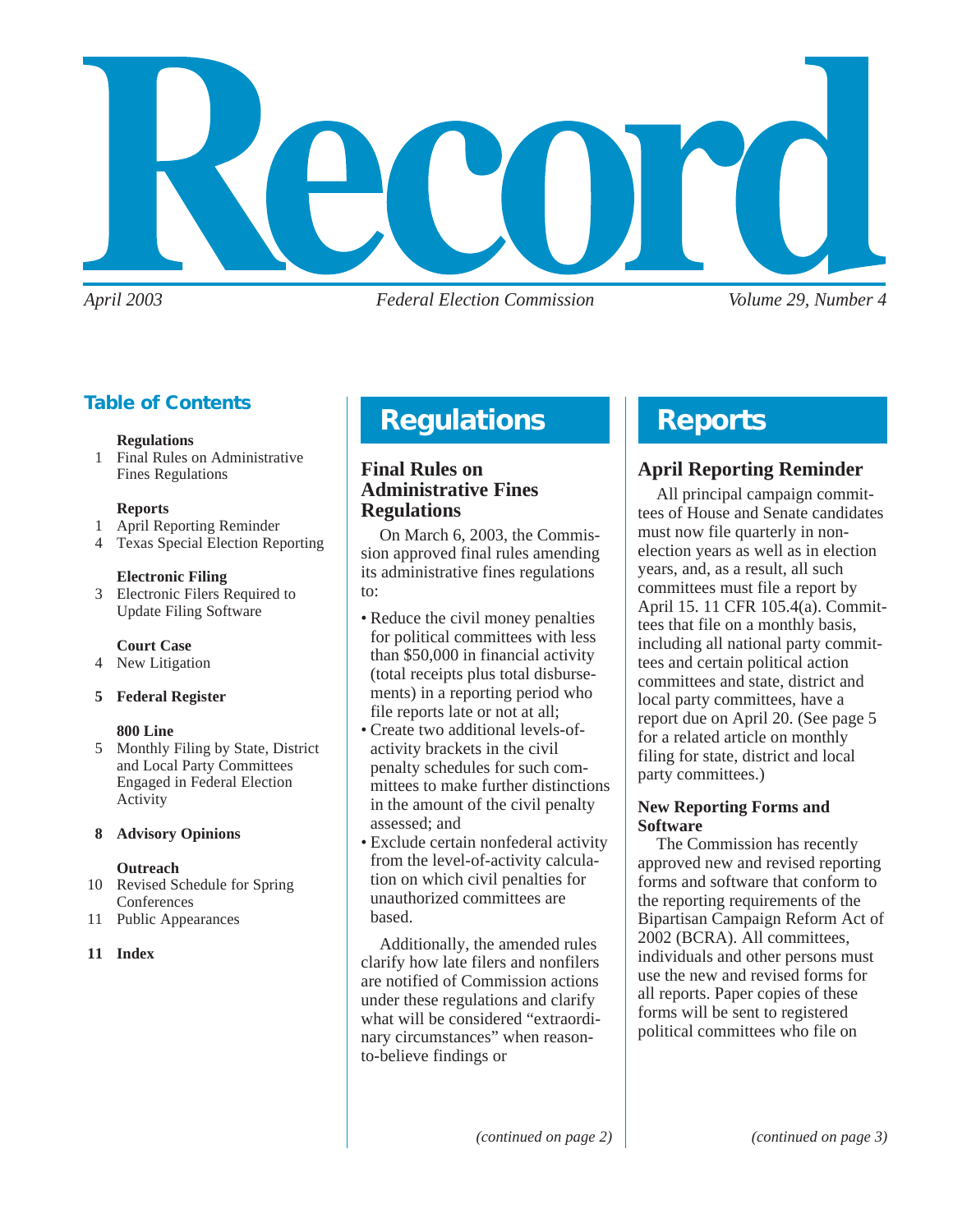## **Regulations**

*(continued from page 1)*

reason-to-believe penalties are challenged.

### **Civil Penalties**

Based on its experience with the Administrative Fine program, the Commission has decided to reduce the civil penalty schedules for committees with levels of financial activity below \$50,000 in a late or nonfiled report, and to make more refined distinctions in penalties for committees at the lowest levels of financial activity.

Accordingly, the final rules include new penalty schedules that will apply to reports that are due on or after the effective date of the rules. Under the revised penalty schedules, the bracket previously covering levels of activity under \$25,000 has been divided into three brackets. The revised penalty schedules for late and nonfiled reports that are not election sensi-

#### **Federal Election Commission 999 E Street, NW Washington, DC 20463**

800/424-9530 202/694-1100 202/501-3413 (FEC Faxline) 202/219-3336 (TDD for the hearing impaired)

**Ellen L. Weintraub**, Chair **Bradley A. Smith**, Vice Chairman **David M. Mason**, Commissioner **Danny L. McDonald**, Commissioner **Scott E. Thomas**, Commissioner **Michael E. Toner**, Commissioner

**James A. Pehrkon**, Staff Director **Lawrence H. Norton**, General Counsel

Published by the Information Division **Greg J. Scott**, Assistant Staff Director **Amy Kort**, Editor

<http://www.fec.gov>

tive<sup>1</sup> and have less than \$50,000 of financial activity in the reporting period are as follows:

- For levels of activity of \$1- \$4,999.99, the base penalty is \$250 for nonfiled reports and \$25 (plus five dollars for each day late) for late reports;
- For levels of activity of \$5,000- \$9,999.99, the base penalty is \$300 for nonfiled reports and \$50 (plus five dollars for each day late) for late reports;
- For levels of activity of \$10,000- \$24,999.99, the base penalty is \$500 for nonfiled reports and \$100 (plus five dollars for each day late) for late reports; and
- For levels of activity of \$25,000- \$49,999.99, the base penalty is \$900 for nonfiled reports and \$200 (plus 20 dollars for each day late) for late reports. 11 CFR  $111.43(b)(2)(iii)$ .

For election sensitive reports,<sup>2</sup> the revised penalty schedules for reports with under \$50,000 of financial activity are as follows:

- For levels of activity of \$1- \$4,999.99, the base penalty is \$500 for nonfiled reports and \$50 (plus ten dollars for each day late) for late reports;
- For levels of activity of \$5,000- \$9,999.99, the base penalty is \$600 for nonfiled reports and \$100 (plus ten dollars for each day late) for late reports;

*1 These are reports that are not due to be filed immediately before an election. Non-election sensitive reports are considered nonfiled if they are not filed at all or are filed more than 30 days late.*

*<sup>2</sup> Election sensitive reports include reports and notices filed prior to an election, such as 12-day pre-election reports, October quarterly and October monthly reports. They are considered nonfiled if they are not filed prior to four days before an election or are not filed at all.*

- For levels of activity of \$10,000- \$24,999.99, the base penalty is \$900 for nonfiled reports and \$150 (plus ten dollars for each day late) for late reports; and
- For levels of activity of \$25,000- \$49,999.99, the base penalty is \$1,400 for nonfiled reports and \$300 (plus 25 dollars for each day late) for late reports. 11 CFR  $111.43(b)(2)(iii)$ .

The Commission has also revised its method of calculating the "level of activity" on a report, and the "estimated level of activity" on a report that is not filed, to exclude certain nonfederal receipts and disbursements for unauthorized committees that report a nonfederal share of allocated federal/nonfederal activity. Thus, transfers received from the nonfederal account(s) (reported on Line 18a of new FEC Form 3X) and disbursements for the nonfederal share of operating expenditures attributable to allocated federal/nonfederal activity (reported on Line  $21(a)(ii)$  of new FEC Form 3X) will not be considered in the penalty calculation. This regulatory change should effectively lower penalties faced by unauthorized committees that allocate expenses between federal and nonfederal accounts in accordance with 11 CFR 106.6 and 106.7, and will result in penalties that are more reflective of a committee's level of participation in federal elections. 11 CFR  $111.43(a)(2)(i)(B)$  and  $(a)(2)(ii)(B);$ 11 CFR 111.43(b)(2)(i) and  $(b)(2)(ii)$ .

#### **Notification of Committees**

The Commission has added new 11 CFR 111.46 to address how respondents will be notified of reason-to-believe findings, final determinations and all other communications under the administrative fines regulations. The final rule clarifies that unless a respondent has filed a statement designating counsel, all notifications or other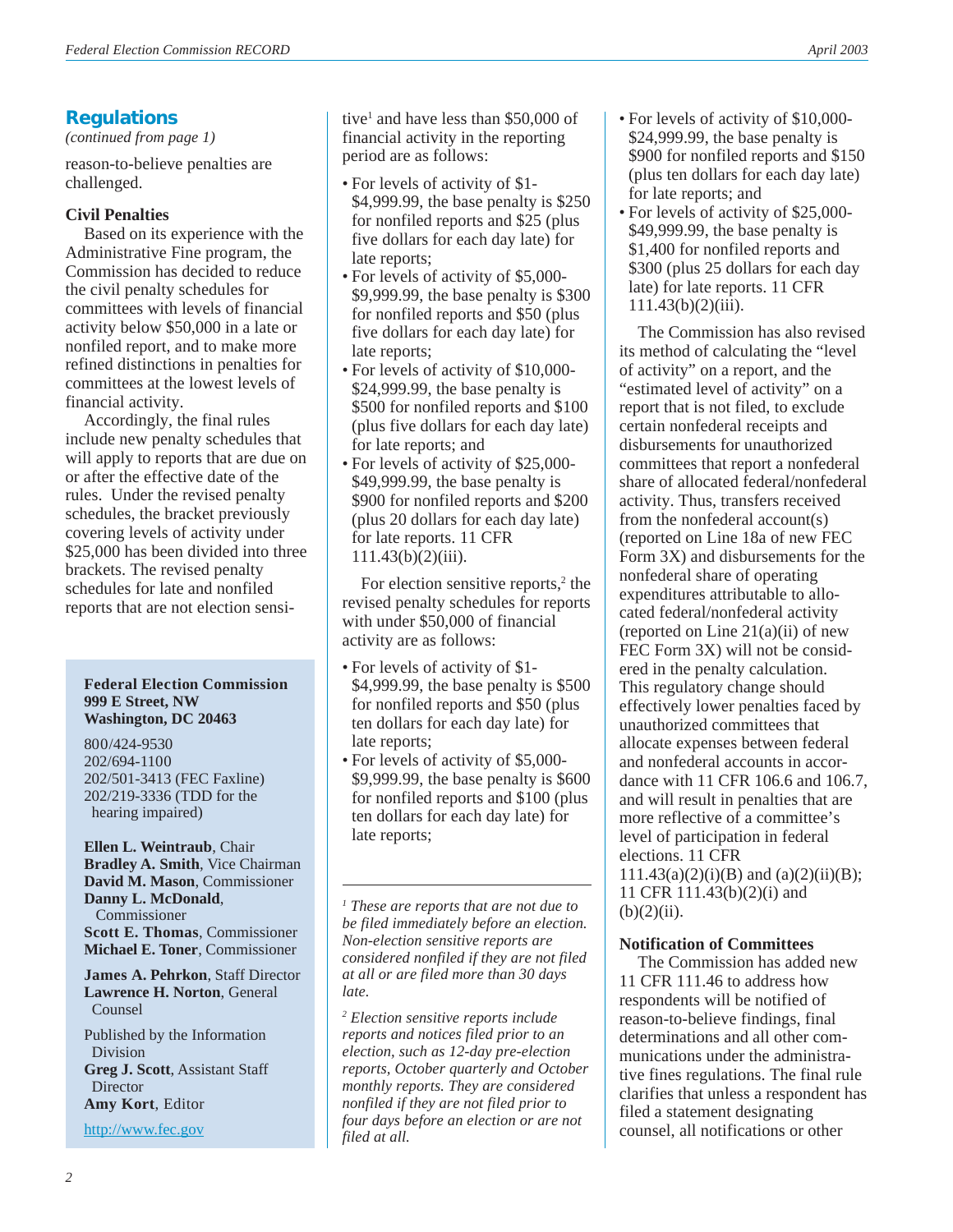communications from the Commission or the administrative fines Reviewing Officer will be sent to the political committee and its treasurer at the address listed on the committee's most recent FEC Form 1,Statement of Organization. If the committee has designated counsel, then the Commission will instead contact that counsel unless authorized in writing to do otherwise by the committee or its treasurer. See 11 CFR 111.23.

## **Challenging Alleged Violations or Penalty Assessments**

The administrative fines regulations list specific circumstances that the Commission will consider in determining whether to assess a civil money penalty, including the existence of "extraordinary circumstances" that were beyond the respondents' control and that lasted for at least 48 hours, which prevent the timely filing of the report. In the revised rules, the Commission has added staff "inexperience" and "unavailability"—including that of the treasurer—to the examples of circumstances that are **not** considered "extraordinary." 11 CFR 111.35(b)(4)(iii). The Commission strongly encourages political committees to name an assistant treasurer so that their financial activities and reporting duties will not be disrupted in cases where the treasurer is unavailable.

# **Additional Information**

The final rules, and their Explanation and Justification, were published in the March 17, 2003, *Federal Register* ([68 FR 12572\)](http://www.fec.gov/pdf/nprm/admin_fines_2/fr68n051p12572.pdf), and are available on the FEC web site at [http://www.fec.gov/](http://www.fec.gov/register.htm) [register.htm](http://www.fec.gov/register.htm). These rules will take effect on April 16, 2003, and will cover reports due on or after this date.✦

—*Amy Kort*

### **Reports**

*(continued from page 1)*

paper, and may also be downloaded from the Commission's web site at http://www.fec.gov/reporting.html. Instructions for filling out the new and revised forms are also available at this web address.<sup>1</sup>

For electronic filers, the software formats for FECFile, the FEC's free reporting software, are now available and may be downloaded at [http://www.fec.gov/elecfil/](http://www.fec.gov/elecfil/electron.html) [electron.html.](http://www.fec.gov/elecfil/electron.html) See related article below. Electronic filers using commercial software should contact their vendors to obtain the updated format for their software. Please note that under the Commission's mandatory electronic filing regulations, individuals and organizations that receive contributions or make expenditures in excess of \$50,000 in a calendar year—or expect to do so—must file all reports and statements with the FEC electronically. Electronic filers who instead file on paper or submit an electronic report (either by direct transmission or on diskette) that does not pass the Commission's validation program will be considered nonfilers and may be subject to enforcement actions, including administrative fines $2$ 

Senate committees and other committees that file with the Secretary of the Senate are not subject to the mandatory electronic filing rules, but may file an unofficial electronic copy of their reports with the FEC in order to speed disclosure. All reports, whether they are filed with the FEC or with the Secretary of the Senate, must be

*1 Paper filers should use the Commission's old reporting forms to file amendments to reports that were originally filed using these forms.*

*<sup>2</sup> Electronic filers should use the updated filing software to file all amendments to reports.*

filed using the new and revised reporting forms and/or software.

#### **Additional Information**

For more information on 2003 reporting dates:

- See the reporting tables in the [January 2003](http://www.fec.gov/pdf/jan03.pdf) *Record*;
- Call and request the reporting tables from the FEC at 800/424- 9530 (press 1, then 3) or 202/694- 1100;
- Fax the reporting tables to yourself using the FEC's Faxline (202/501- 3413, document 586); or
- Visit the FEC's web site at [www.fec.gov/pages/charts.htm](http://www.fec.gov/pages/charts.htm) to view the reporting tables online.✦ —*Amy Kort*

# **Electronic Filing**

# **Electronic Filers Required to Update Filing Software**

The Commission's electronic filing software has been updated to conform to new and revised reporting requirements under the Bipartisan Campaign Reform Act of 2002. Committees that file electronically should do so using either the new Version 5 of FECFile or other software that supports the new format. FECFile 5 may now be downloaded from the FEC web site at [www.fec.gov \(](http://www.fec.gov)click on the [Electronic Filing Icon\)](http://www.fec.gov/elecfil/electron.html). Filers who use commercial software to file electronically should contact their software vendor as soon as possible to get the latest release.✦

—*Amy Kort*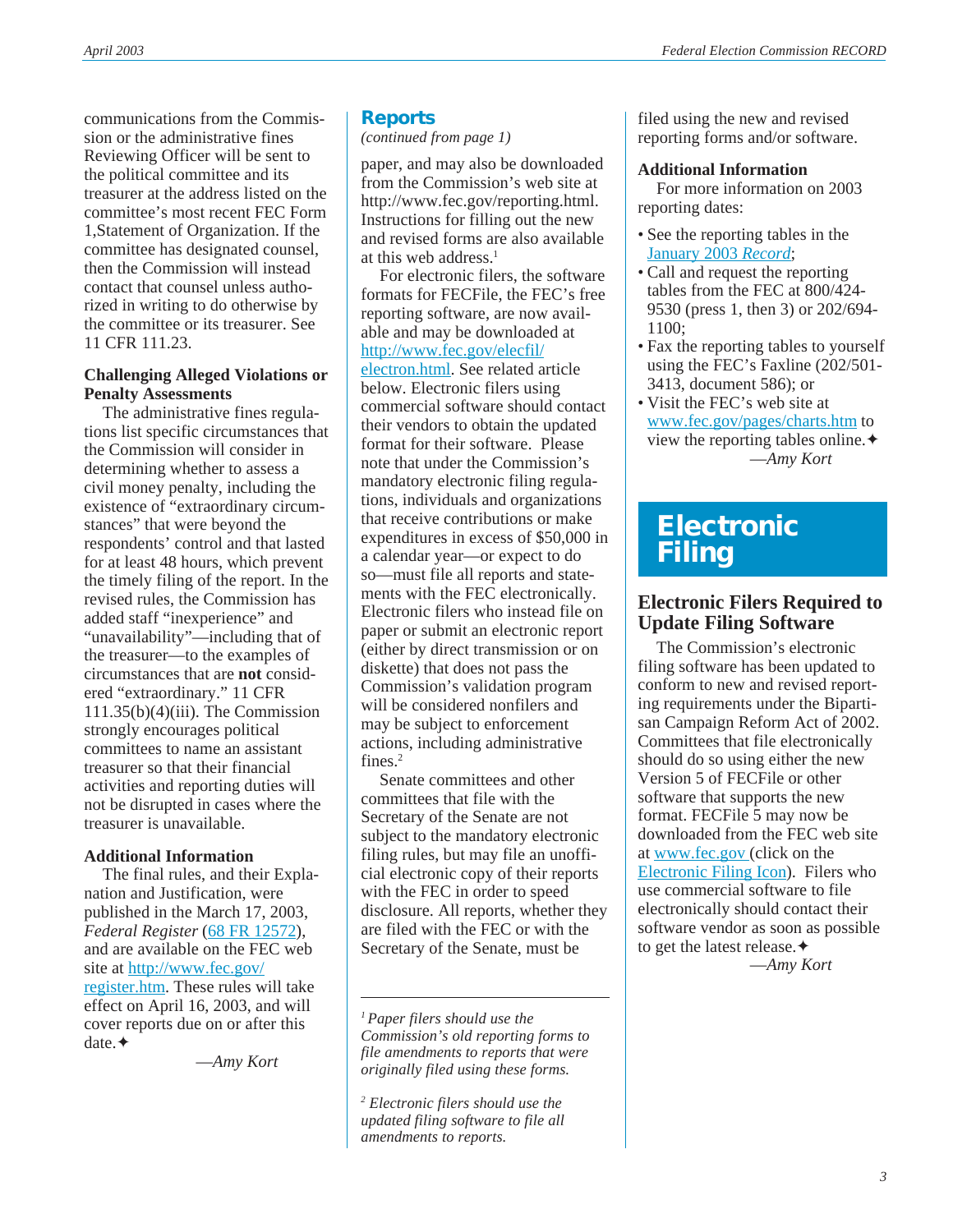### **Texas Special Election Reporting**

 Texas has scheduled a special election on May 3, 2003, to fill the U.S. House seat in the 19th Congressional district being vacated by Representative Larry Combest. There are two possible special elections to fill this seat, but only one may be necessary. If no candidate wins a majority of votes in the Special General election, the top two vote-getters, regardless of party affiliation, will participate in a Special Runoff election on a date to be set by the Governor after May 3. If a Special Runoff is held, the Commission will notify committees of the reporting dates for that election. Note that 48-hour notices are required of authorized committees that receive contributions of \$1,000 or more for the Special General election between April 14 and April 30. Committees (including PACs) involved in this election must follow one of the two reporting schedules below.<sup>1</sup> The coordinated party expenditure limit for this election is \$36,480.

#### **If Only the Special General Is Held, Committees Must File:**

|                        | <b>Close of</b><br><b>Books</b> | Reg./Cert.<br><b>Mail Date</b> | <b>Filing</b><br><b>Date</b> |
|------------------------|---------------------------------|--------------------------------|------------------------------|
| <b>April Quarterly</b> |                                 | -waived-                       |                              |
| <b>Pre-General</b>     | April 13                        | April 18                       | April 21                     |
| <b>Post-General</b>    | May 23                          | June 2                         | June 2                       |
| <b>July Quarterly</b>  | June 30                         | July 15                        | July 15                      |

#### **If Two Elections Are Held, Committees Involved Only in the Special General Must File:**

|                                                                       | <b>Close of</b>     | Reg./Cert.                      | Filing              |
|-----------------------------------------------------------------------|---------------------|---------------------------------|---------------------|
|                                                                       | <b>Books</b>        | <b>Mail Date</b>                | <b>Date</b>         |
| <b>April Quarterly</b><br><b>Pre-General</b><br><b>July Quarterly</b> | April 13<br>June 30 | —waived—<br>April 18<br>July 15 | April 21<br>July 15 |

*<sup>1</sup> The Commission has issued new reporting forms and software that allow for reporting under the Bipartisan Campaign Reform Act. All reports must be filed using the new forms or filing software, as appropriate. Reports filed electronically must be submitted by midnight on the filing date. A committee required to file electronically that instead files on paper reporting forms will be considered a nonfiler. Reports filed on paper and sent by registered or certified mail must be postmarked by the mailing date; reports sent by any other means (including reports sent via first class mail and overnight delivery) must be received by the Commission's close of business on the filing date.*

# **Court Cases**

## **New Litigation**

#### **Greenwood for Congress v. FEC**

On January 22, 2003, the plaintiffs filed a complaint in the U.S. District Court for the Eastern District of Pennsylvania. The complaint seeks review of a civil money penalty assessed by the Commission under its administrative fines regulations against Greenwood for Congress, Inc., (the Committee) for failing to timely file its 2001 Year-End Report. 11 CFR 111.30-111.45.

In the complaint, the Committee alleges that it sent an electronic version of its 2001 Year-End Report on a computer disk, along with a paper copy version, to the Commission via overnight delivery on January 29, 2002. The Year-End Report was due on January 31, 2002. The Committee was required to file its report electronically under the Commission's mandatory electronic filing regulations. 11 CFR  $104.18(a)(1)$ . Reports that are required to be filed electronically but are instead submitted on paper do not satisfy a committee's filing requirement. 11 CFR 104.18(a)(2).

While the Commission received a package containing the paper version of the report on January 30, it subsequently informed the Committee that it had not received an electronic version of the report. The Committee then sent an electronic version of the report on a 3.5 inch floppy diskette, which the Commission received on February 8, eight days after the filing deadline.

On June 14, 2002, the Commission found reason to believe that the Committee and its treasurer had violated 2 U.S.C. §434(a), which requires the timely filing of reports by political committees. The Commission assessed a civil money penalty in the amount of \$3,100 in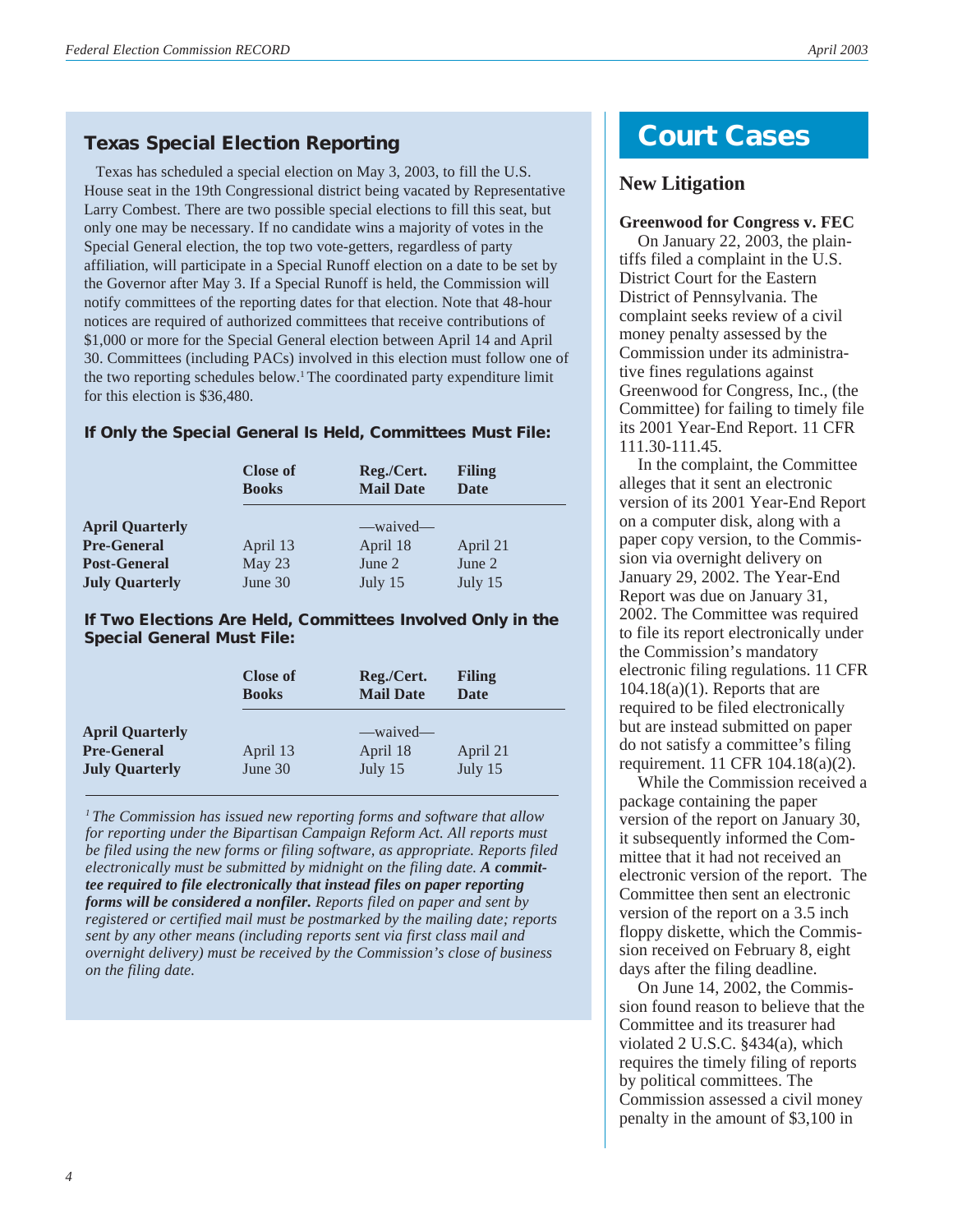accordance with 11 CFR 111.43. After reviewing the Committee's written response and supporting documentation to the Commission's reason-to-believe finding, the Commission's reviewing officer recommended that the Commission make a final determination that the Committee had violated 2 U.S.C. §434(a) and that the civil money penalty assessed was appropriate. On December 20, 2002, the Commission accepted the reviewing officer's recommendation and made its final determination.

In its complaint, the Committee asks that the court:

- Declare that the Commission's determination that the Committee and its treasurer violated 2 U.S.C. §434(a) and its assessment of a civil money penalty of \$3,100 were arbitrary, capricious, an abuse of discretion and otherwise not in accordance with law;
- Modify or set aside the Commission's determination that the Committee violated 2 U.S.C. §434(a) and its assessment of the civil money penalty;
- Enjoin the Commission from enforcing or collecting the \$3,100 civil money penalty; and
- Require the Commission to pay the plaintiffs' legal fees and costs.

U.S. District Court for the Eastern District of Pennsylvania,  $03-307$   $\triangleq$ 

—*Jim Wilson*

## **Federal Register**

Federal Register notices are available from the FEC's Public Records Office, on the FEC web site at [http://www.fec.gov/](http://www.fec.gov/register.htm) [register.htm](http://www.fec.gov/register.htm) and from the FEC faxline, 202/501-3413.

#### **[Notice 2003-6](http://www.fec.gov/pdf/nprm/admin_fines_2/fr68n051p12572.pdf)**

Administrative Fines Regulations, final rules (68 FR 12572, March 17, 2003)

# **800 Line**

## **800 Line Monthly Filing by State, District and Local Party Committees Engaged in Federal Election Activity**

In recent weeks, the Commission has received a number of questions about how the agency's new "soft money" regulations—and particularly the provisions regarding "federal election activity"—affect state, district and local party committees' filing requirements. While most of these committees have historically filed on a quarterly/ semiannual schedule, they will now be required to file on a monthly schedule if they are disclosing receipts or disbursements for "federal election activity." 11 CFR 300.36(c)(1).

The information that follows offers guidance to state, district and local party committees who might be affected by this requirement by:

- 1. Defining federal election activity;
- 2. Explaining what funds may be used to pay for this activity; and
- 3. Providing specific examples of when and how a committee must comply with the monthly filing requirement.

#### **Definition of Federal Election Activity**

As used in the new "soft money" regulations at 11 CFR part 300, "federal election activity" (FEA) means any of the following activities:

1. Voter registration activity during the 120 days before a regularlyscheduled federal election and ending on the day of that election;

- 2. Voter identification, generic campaign activities<sup>1</sup> and get-outthe-vote activities that are conducted in connection with an election in which one or more candidates for federal office appear on the ballot (regardless of whether state or local candidates also appear on the ballot);
- 3. A public communication<sup>2</sup> that refers to a clearly-identified federal candidate and that promotes, supports, attacks or opposes any federal candidate (This definition applies regardless of whether a nonfederal candidate is also mentioned or identified in the communication and regardless of whether the communication expressly advocates a vote for or against a federal candidate.); and
- 4. Services provided by an employee of a state, district or local party committee who spends more than 25 percent of his or her compensated time during that month on FEA or on activities in connection with a federal election. 11 CFR 100.24(b).

The Commission has also adopted regulations at 11 CFR 100.24(a) that define certain terms used in the above definition of FEA:

1. "In connection with an election in which a candidate for federal

*(continued on page 6)*

*<sup>1</sup> "Generic campaign activity" means a public communication that promotes or opposes a political party and does not promote or oppose a clearly-identified federal or nonfederal candidate. 11 CFR 100.25.*

*<sup>2</sup> A "public communication" means any communication by means of television (including cable and satellite), radio, newspaper, magazine, billboard, mass mailing, telephone bank or any other form of general public political advertising. Communications over the Internet are not included in the definition of public communication. 11 CFR 100.26.*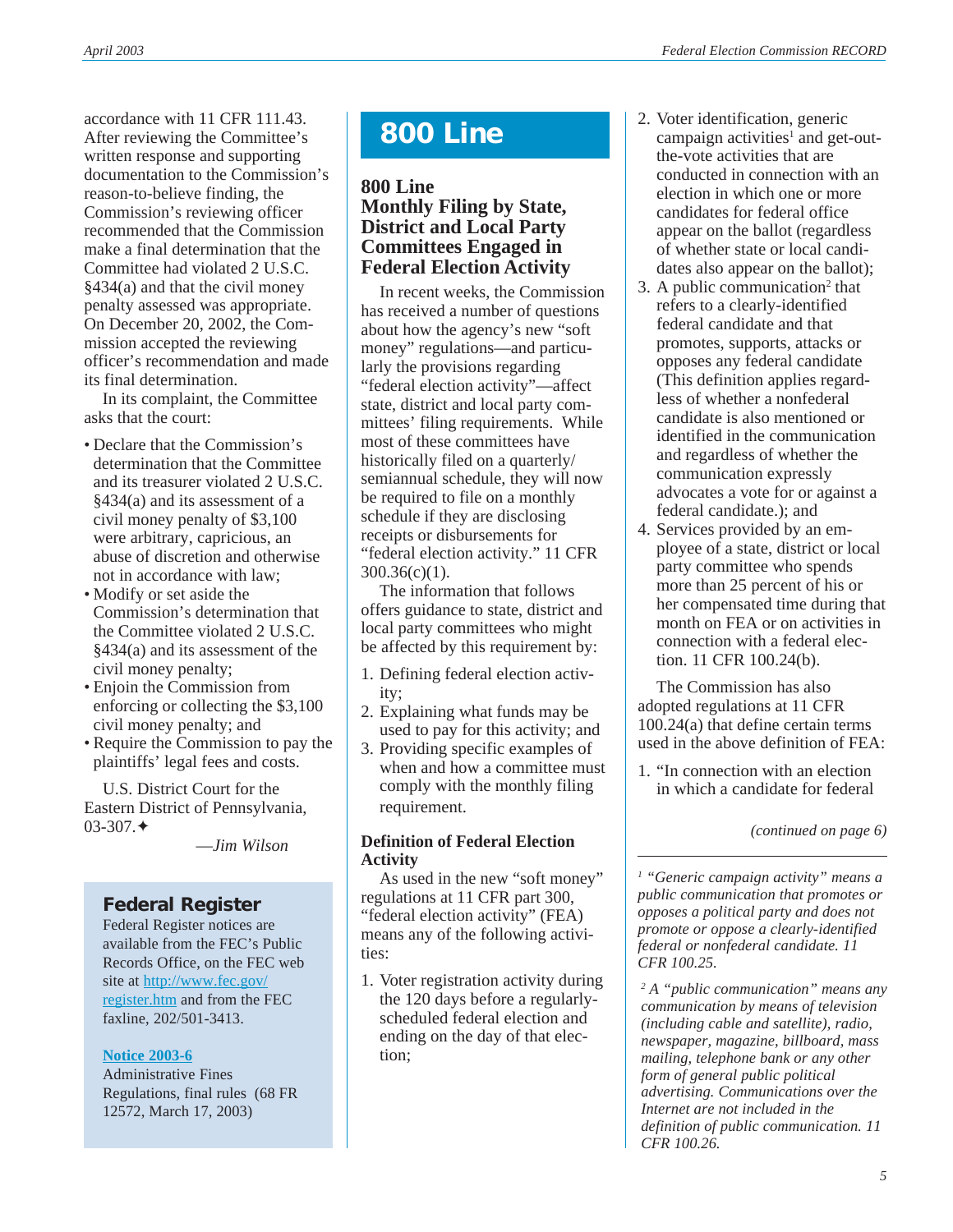## **800 Line**

*(continued from page 5)*

office appears on the ballot" means:

- In an even-numbered year, the period beginning on the day of the earliest filing deadline for primary election ballot access under state law—or on January 1 in states that do not hold primaries—and ending on the day of the general election or the general election runoff if a runoff is held; or
- In an odd-numbered year, the period beginning on the day that the date is set for a special election in which a federal candidate appears on the ballot, and ending on the day of that election.
- 2. "Voter registration activity" means contacting individuals by telephone, in person or by other individualized means to assist them in registering to vote. This activity includes, but is not limited to, printing and distributing registration and voting information, providing individuals with voter registration forms and assisting individuals with completing and filing these forms.
- 3. "Get-out-the-vote activity" means contacting registered voters by telephone, in person or by other individualized means in order to assist them in voting (unless the activity is undertaken by state or local candidates and/ or officeholders, or an organization of such candidates or officeholders, and refers only to one or more state or local candidates). This activity includes, but is not limited to:
- Providing individual voters, within 72 hours of an election, with information about when and where polling places are open; and
- Transporting, or offering to transport, voters to polling places.
- 4. "Voter Identification" means creating or enhancing voter lists

by adding information about voters' likelihood of voting in a particular election or voting for a particular candidate (unless the activity is undertaken by state or local candidates and/or officeholders, or an organization of such candidates or officeholders, and refers only to one or more state or local candidates).

### **Levin Funds**

Under the new rules, a state or local party committee must pay for some types of FEA with federal funds only, and may pay for other types with an allocated mix of federal and Levin funds or, in limited cases, entirely with Levin funds. Levin funds are essentially a new type of funds, with limitations, restrictions and reporting requirements explained in 11 CFR part 300. The restrictions on raising Levin funds differ from those on raising federal funds. In order to be used by a state or local party committee as Levin funds, a donation:

- Must be permissible under the laws of the state in which the party committee raising and spending the funds is organized;
- May be solicited from some sources that cannot contribute under the Act (e.g., corporations, unions and federal government contractors) so long as the donation is not from foreign nationals or from sources that are impermissible under state law;
- Is limited to \$10,000 in a calendar year from any person, including any entity established, maintained, financed or controlled by that person (if state law limits donations to an amount less than \$10,000, then the lower limit applies); and
- Must be raised using only federal funds or Levin funds to pay the direct costs of the fundraising (including expenses for the solicitation of funds and for the planning and administration of actual

fundraising activities and programs) if any portion of the funds will be used for federal election activity. 11 CFR 300.31 and 300.32(a)(4).

Each state, district and local party committee has a separate Levin fund donation limit, and such committees are not considered to be affiliated for the purposes of determining Levin fund donation limits. Levin funds spent by a given state or local party committee must be raised solely by that particular committee, and these committees cannot raise Levin funds through joint fundraising efforts or accept transfers of Levin funds from other committees. Additionally, these committees cannot accept or use as Levin funds any funds that come from, or in the name of, a national party committee, federal candidate or federal officeholder. 11 CFR 300.31 and 300.34(b).

The Bipartisan Campaign Reform Act and Commission regulations also limit how a committee may spend Levin funds for FEA. For example, each committee may spend only those Levin funds that it raises for itself, and these funds can be used only for certain types of voter registration, voter identification, get-out-the-vote activity and generic campaign activity. Levin funds may *not* be used to pay for any part of a federal election activity if:

- The activity refers to a clearlyidentified federal candidate; or
- Any portion of the funds will be used to pay for a television or radio communication, other than a communication that refers solely to a clearly-identified state or local candidate.

Moreover, it is important to note that certain types of FEA may never be financed with Levin funds:

- Public communications that refer to a clearly-identified candidate; and
- The services of employees who devote more than 25 percent of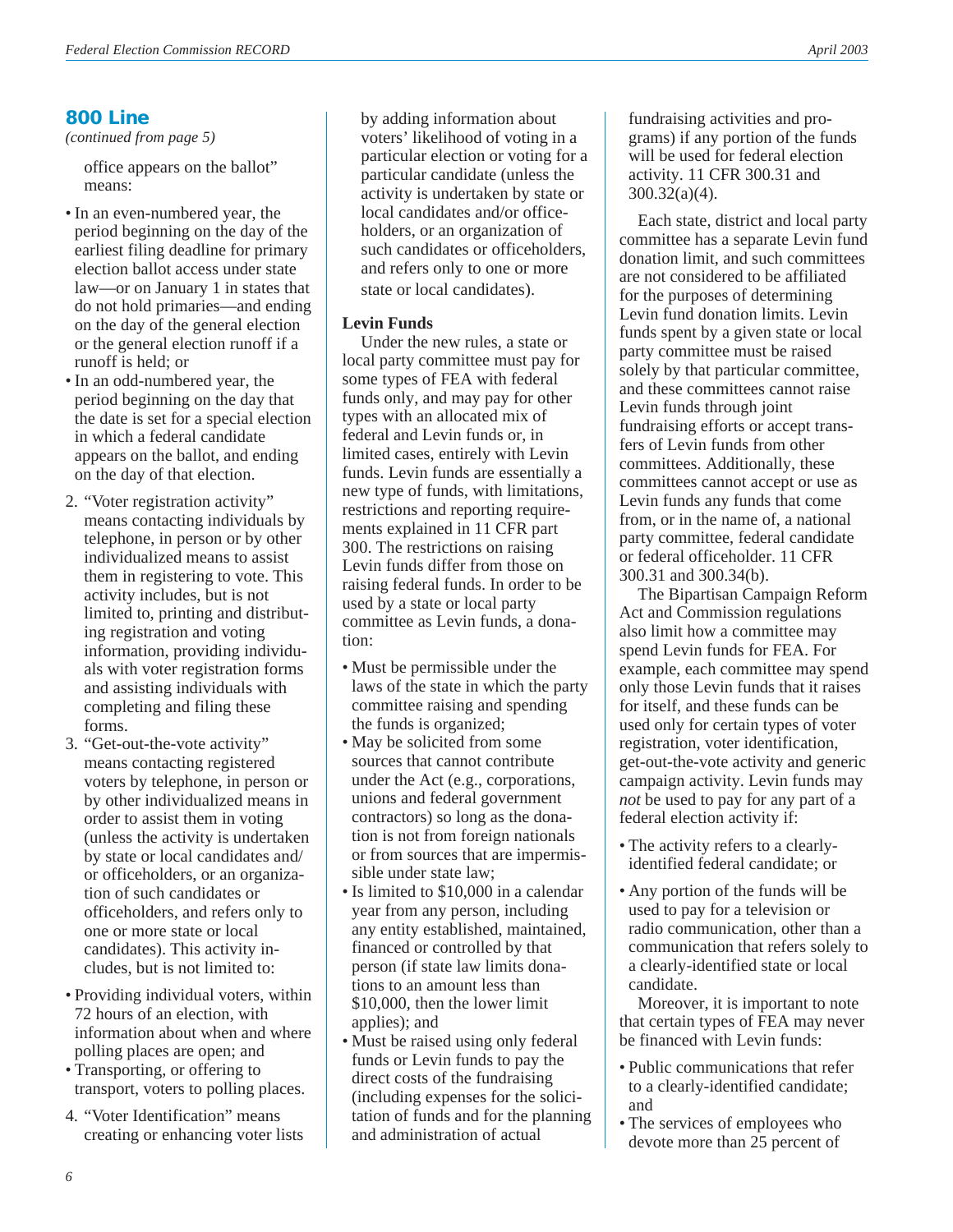their compensated time to activities in connection with a federal election. 11 CFR 300.32(c).

#### **Triggering Monthly Filing**

State, district and local party committees that are federal political committees and that have reportable receipts and disbursements for FEA must file their FEC reports monthly. Otherwise, these committees would generally file on a quarterly schedule. Under the new rules, many of these committees may begin the calendar year filing quarterly but be required to switch to a monthly schedule as they continue to raise and spend funds for FEA. Examples of activities that would trigger monthly filing appear in the adjacent box.

A state, district or local party committee whose combined federal and Levin receipts and disbursements for FEA total less than \$5,000 in a calendar year need only disclose its federal receipts and disbursements. Once the committee's combined annual receipts and disbursements for FEA total \$5,000 or more, it must disclose all receipts and disbursements, including receipts and disbursements of Levin funds. Receipts and disbursements of Levin funds are disclosed on new Schedules L, L-A and L-B, which have been added to the revised FEC Form 3X. Allocable FEA is disclosed on new Schedules H5 and H6, which are also included in the 3X package.

Once a committee triggers the monthly filing requirement, it must file the next regularly-scheduled monthly report and must continue to file on the monthly schedule for the remainder of the calendar year. During the subsequent year, if a committee would like to return to a quarterly/semiannual filing schedule, it must file with the Commission a request to do so. 11 CFR  $104.5(c)(3)$ .

—*Amy Kort*

## **Federal Election Activity (FEA) Reporting Example**

In general, if a state, district or local party committee has FEA that it is required to disclose, it must file monthly. Consider, as an example, the following scenario concerning the activities of the Washington County Party Committee over a two-year period:

*The Washington County Party Committee is a political committee under the Act. During the first six months of 2003, the committee has no receipts or disbursements for FEA—federal or Levin. Since the committee is not required to file monthly, it opts to file quarterly during this period, and submits its first report covering 2003 activity on July 31 (the mid-year report).*

 *In August 2003, the committee makes a salary payment to an employee who spent more than 25 percent of her compensated time during July on activities in connection with a federal election. Under FEC regulations, this payment qualifies as one of the FEAs that must be paid solely with federal funds. As a federal disbursement, the payment does not fall within the Levin fund disclosure exemption for committees with less than \$5,000 in receipts and disbursements for FEA. As a result, the committee must file the September 20 monthly report, and must continue to file monthly for the balance of calendar year 2003. In January 2004, the committee informs the Commission that it will return to a quarterly reporting schedule.*

*During the first three months of 2004, the Washington County Party Committee has no receipts or disbursements for FEA and files its first election-year report on April 15.*

 *Later in April, the committee decides to conduct a series of voter registration drives in advance of the state's June 10 primary election. Under FEC regulations, voter registration drives conducted within 120 days of a federal election qualify as FEA. Typically, FEA expenses must be paid only with federal funds or with an allocated mix of federal and Levin funds, depending on the type of FEA. However, committees whose total receipts and disbursements for FEA aggregate less than \$5,000 for the calendar year may pay for certain FEA, including voter registration, entirely with Levin funds. The Washington County committee plans to keep its total FEA receipts and disbursements well below \$5,000, so it decides to raise and spend only Levin funds to finance its voter registration drive. Since Levin funds are reportable only after a committee crosses the \$5,000 threshold, the Washington County committee does not have any FEA to disclose, and need not file monthly.*

 *By the end of May, the Washington County committee is running a little short on Levin funds, so it decides to make its May 28 voter registration payment using an allocated mix of federal and Levin funds. The committee's total receipts and disbursements for FEA are still slightly below \$5,000 for the calendar year, but the committee has now financed FEA with federal funds, the federal portion of which is reportable regardless of amount. As a result, the committee must file monthly, beginning with the June 20 report. The committee is still not required to disclose its Levin receipts or disbursements.*

*The Washington County Party Committee's June 5 voter registration payment pushes its total FEA receipts and disbursements over \$5,000 for the calendar year. Having crossed the \$5,000 threshold, the committee's July 20 monthly report—and every subsequent report for the year—must disclose all receipts and disbursements for FEA, including receipts and disbursements of Levin funds.*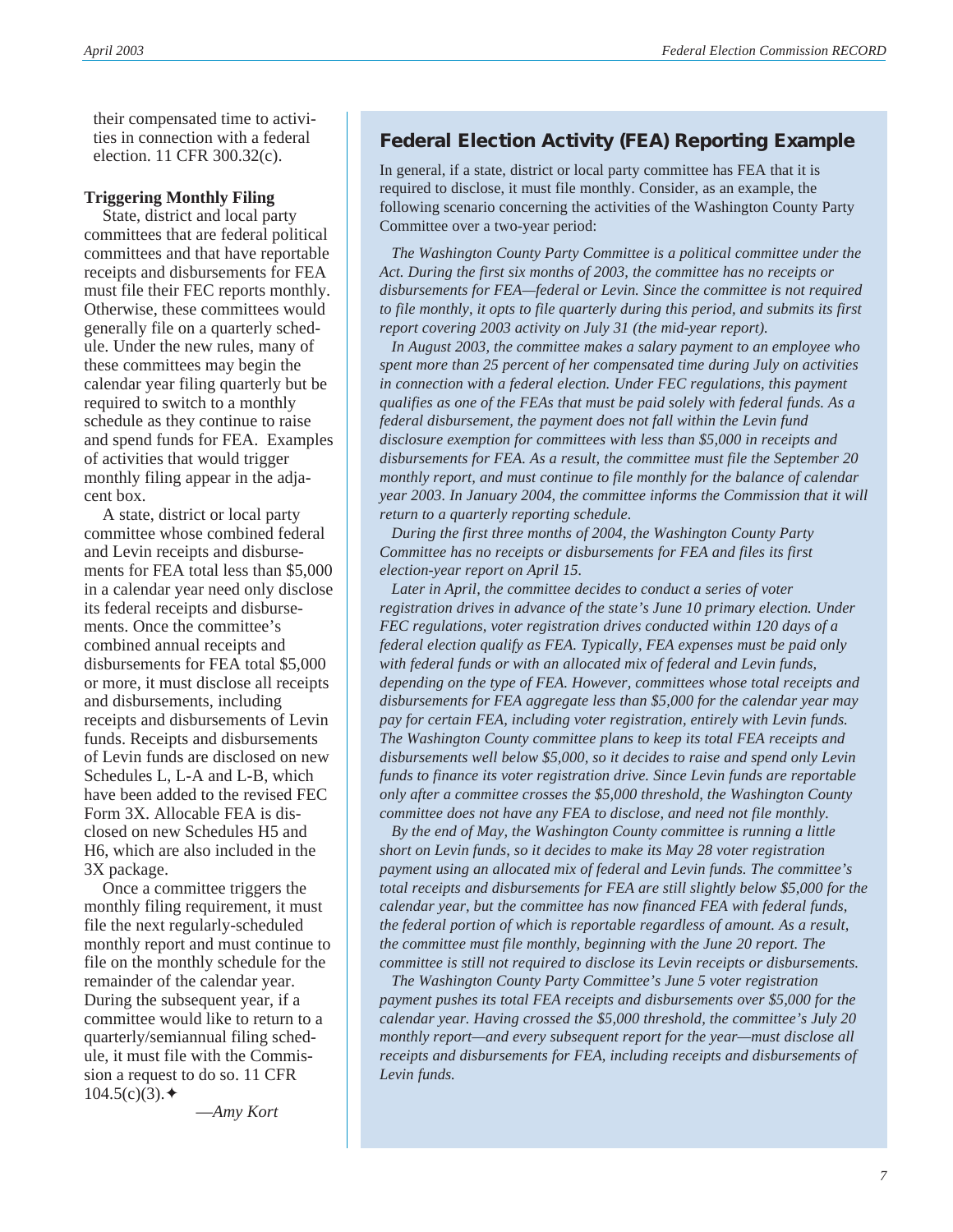# **Advisory Opinions**

## **AO 2002-15 Affiliation of Trade Associations**

The American Association of Clinical Urologists (AACU) and the American Urological Association, Inc., (AUA) are affiliated for the purposes of the Federal Election Campaign Act (the Act) and, as a result, may both act as the connected organizations of the American Association of Clinical Urologists Political Action Committee (UROPAC). UROPAC, in turn, may solicit the individual members of both AACU and AUA for contributions.

#### **Background**

AACU and AUA are both incorporated trade associations consisting primarily of individual physician members who specialize in urology. The two organizations have overlapping members, board members, officers and employees, and the organizations regularly interact. On May 28, 2002, AACU and AUA entered into a formal affiliation agreement setting forth procedures for collaboration between the two groups and addressing, among other issues, the proposed joint governance and operation of UROPAC.

Under the Act and Commission regulations, a corporation—including an incorporated trade association—that directly or indirectly establishes, administers or financially supports a separate segregated fund (SSF) is the "connected organization" of that SSF. The connected organization may use its general treasury funds to pay the administrative and solicitation costs of the SSF without making a contribution under the Act. 2 U.S.C. §441b(b)(2)(C) and 11 CFR  $114.1(a)(2)(iii)$  and  $114.5(b)$ . A

trade association that consists of individual members and that serves as the connected organization for an SSF may solicit its individual members on behalf of the SSF, as well as the members' families and the executive and administrative personnel of the trade association. 11 CFR 114.7.

### **Affiliation**

The Act and Commission regulations provide that committees, including SSFs, are affiliated when they are established, financed, maintained or controlled by the same corporation, person or group of persons. 2 U.S.C. §441a(a)(5) and 11 CFR 100.5(g) and 110.3(a). If two trade associations are affiliated, they may jointly serve as the connected organizations for a single SSF. See AOs 1988-14 and 1980- 18.

In a situation such as this one, where a trade association is not formally a subsidiary of another entity, Commission regulations provide for an examination of various factors in the context of an overall relationship to determine whether the organizations are affiliated. 11 CFR  $100.5(g)(4)(i)$  and  $(ii)(A)-(J)$ , and  $110.3(a)(3)(i)$  and  $(ii)(A)-(J)$ . These factors are also used to determine whether a connected organization is affiliated with another organization for the purposes of establishing the class of persons who may be solicited for contributions to the SSF. 11 CFR  $114.5(g)(4)$ . The relevant factors in this case are whether a sponsoring organization has:

- The authority or ability to direct or participate in the governance of another sponsoring organization through provisions of by-laws, contracts or other rules, or through formal or informal practices;
- A common or overlapping membership, or common or overlapping officers or employees, with another sponsoring organization that indicates a formal or ongoing

relationship between the two; and

• Any members, officers or employees who were members, officers or employees of another sponsoring organization that indicates a formal or ongoing relationship between the organizations. 11 CFR  $100.5(g)(4)(ii)(B)$ , and (D) through (F) and  $110.3(a)(3)(ii)(B)$ , and (D) through (F).

Given the overall relationship between AACU and AUA, considered in the context of these affiliation factors as described below, the two associations are affiliated for the purposes of the Act.

*Membership overlap*. The overlap in membership between AACU and AUA is particularly significant to the determination of affiliation in this case. Approximately 71 percent of the 3,935 AACU members are also members of AUA, and all of the individuals eligible to hold office in the AACU are also AUA members. Active members of AACU who have not already joined the AUA are formally encouraged to do so by the AACU—a practice which is codified in the AACU Bylaws.

*Participation in Governance*. The broad membership overlap between the organizations is part of the structural design that indicated each organization's participation in the governance of the other. The AACU Bylaws establish membership in the AUA as a qualification for holding elected office in the AACU, thus mandating that all of its officers and committee members belong to both associations. Furthermore, under the AUA Bylaws and the affiliation agreement between the groups, a block of three seats on the AUA's key Health Policy Council is reserved for the AACU. The AACU Bylaws also formally require an AUA presence on the AACU's Government Relations Committee, and, as noted above, there is a 100 percent membership overlap with AACU members who are eligible to hold office.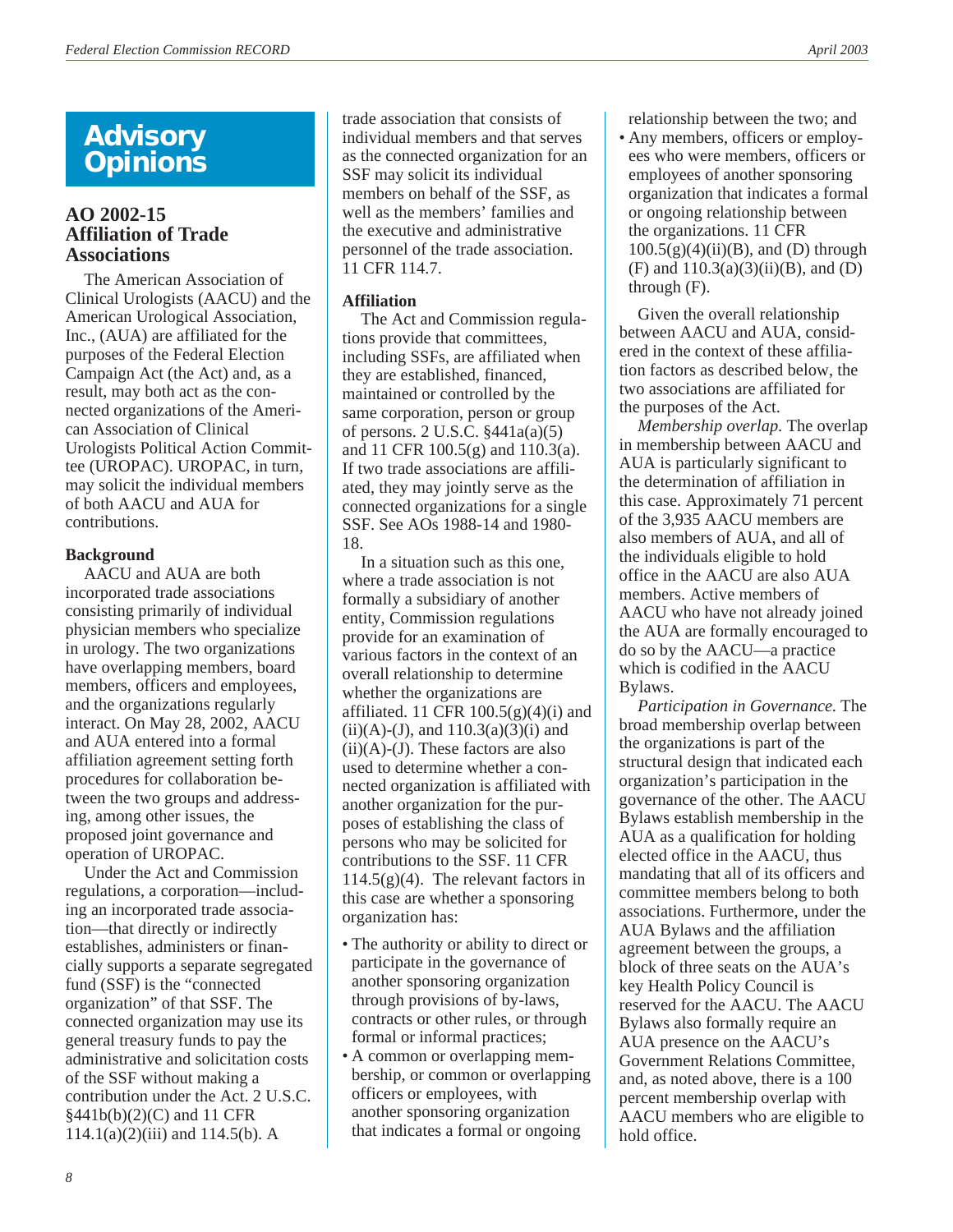*Overlap between current board members*. The overlapping board membership between the AACU and the AUA is also important. At least one person currently serves as a Board of Directors member for both organizations. Six current AACU officers and board members serve on the UAU's 14-member Health Policy Council, along with the AACU's immediate past president and president-elect. The AACU board is entirely controlled by people who must also be members of the AUA, and all of the members of the AUA board are also AACU members (although in this case such membership is not an actual requirement for holding a board position).<sup>1</sup>

*Additional indicators of affiliation*. The two organizations participate in a number of additional activities and practices that indicate an ongoing commitment to joint endeavors. For example, the fact that AACU and AUA coordinate their national lobbying efforts, including employing the same lobbyist to provide joint representation between the two associations, indicates that the organizations have a close, ongoing relationship as organizations formed for the same purpose and working together for those purposes. Additionally, the affiliation agreement provides for continuing the two associations' current practice of providing booths and/or sponsoring lectures at the other's annual convention, as well as for other forms of mutual involvement.

## **Consequences of Affiliation**

Given the circumstances described above, AACU and AUA are affiliated, and both may serve as the connected organizations of UROPAC. Thus, UROPAC, or

AACU or AUA acting on behalf of UROPAC, may solicit contributions from individual members, their families and the executive and administrative personnel of both trade associations. 11 CFR 114.7(a) and (c). In addition, UROPAC must amend its FEC Form 1, Statement of Organization, to list both AUA and AACU as its connected organizations and incorporate the full names of both organizations into the official name of the SSF. 2 U.S.C. §§433(b)(2) and (c) and 432(e)(5) and 11 CFR 102.2(a)(1)(ii) and (2), 102.14(c), 109.11 and 110.11. See also AOs 1997-13, 1996-49, 1992- 17, 1998-8, 1988-42 and 1988-14.

Date issued: February 19, 2003; Length: 9 pages.✦

—*Amy Kort*

## **AO 2003-1 Nonconnected Committee's Payment of Expenses for Trip to Meet Members of Congress**

NORPAC, a nonconnected political action committee (PAC), may not use its nonfederal account to pay the entirety of expenses for a trip to meet with Members of Congress. The costs associated with the trip are administrative expenses for the PAC and thus must be paid either from federal funds or allocated between federal and nonfederal funds. 11 CFR 106.6.

## **Background**

NORPAC, a nonconnected political committee, conducts an "annual mission" to Washington in order to meet with members of Congress and to discuss issues in support of Israel. The meetings do not include:

- Express advocacy or support of any Member of Congress;
- The making of contributions to any campaigns or political committees;
- Receptions or events for any Member of Congress;
- Participation or assistance in fundraising by any Member of Congress; or
- Meetings with political party officials.

The meetings may, however, affect subsequent decisions about candidate support by NORPAC.

Expenses for the trip generally include bus travel, food, meeting space rental, Congressional directories and supplies for participants, including pens, folders and informational packets about issues to be discussed. The participants in the trip pay NORPAC an attendance fee, which is intended to allow NORPAC to recover the direct costs of the mission. In past years attendance fees were placed in NORPAC's federal account, and all disbursements for the trip were made from NORPAC's federal account. In December 2001, however, NORPAC established a nonfederal account in addition to its federal account.

## **Analysis**

Because NORPAC has chosen to organize and operate as a political committee, it is required to report all of its receipts and disbursements with the FEC even if those receipts and disbursements are not directly in connection with a federal election.1 Commission regulations stipulate that nonconnected committees making disbursements in connection with both federal and nonfederal elections may make such disbursements in one of two ways:

- Entirely from federally-permissible funds; or
- Allocated between federal and nonfederal funds. 11 CFR 106.6(a) and 102.5.

If a committee elects to allocate its disbursements for federal and

*(continued on page 10)*

*<sup>1</sup> The regular participation of former members, officers and board members from one organization in the governance of the other also points toward an ongoing relationship between AACU and AUA.*

*<sup>1</sup>* FEC v. GOPAC, Inc.*, 871 F.Supp. 1466, 1470-71 (D.D.C. 1994).*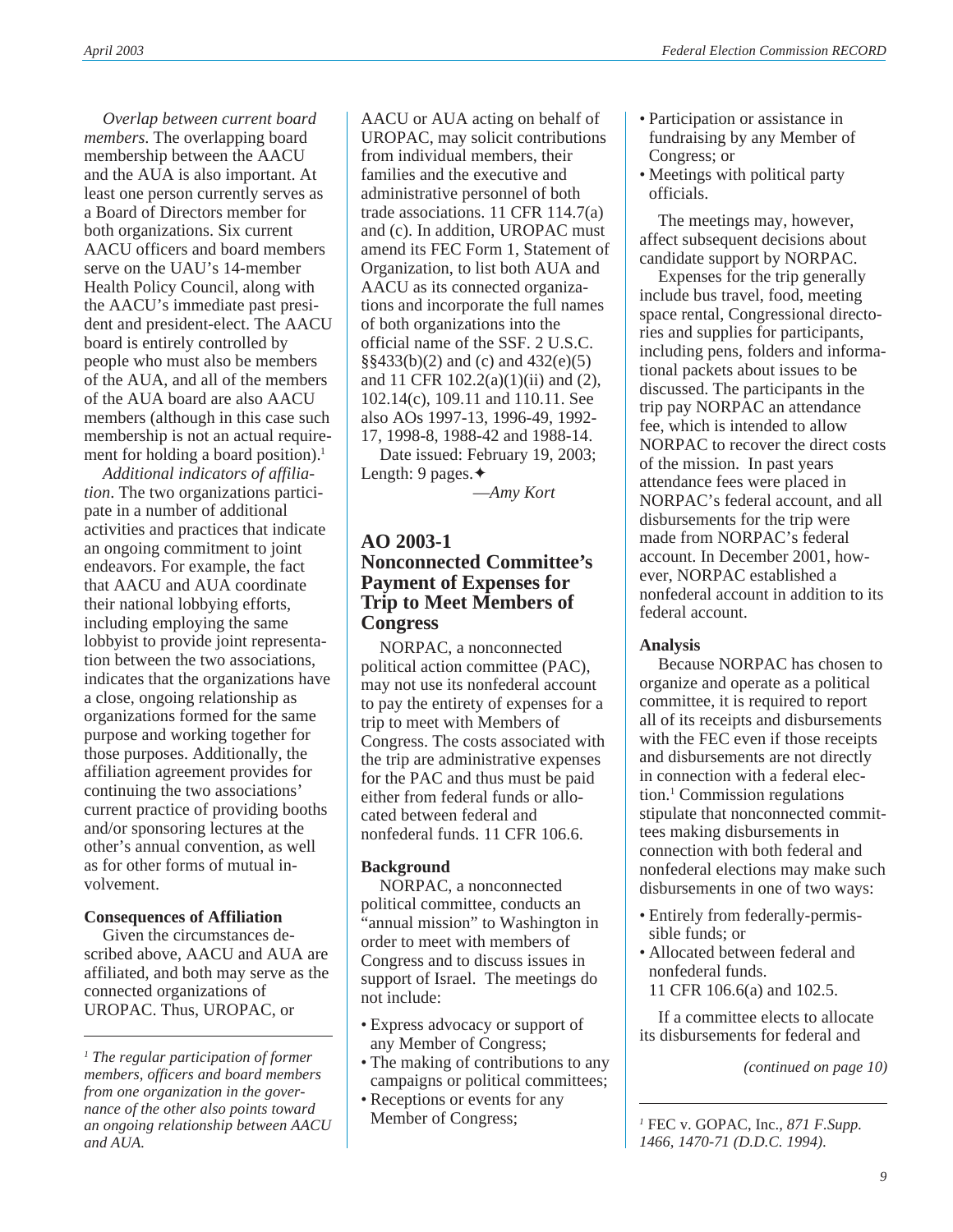# **Advisory Opinions**

*(continued from page 9)*

nonfederal activity, then it must allocate the following:

- Administrative expenses including rent, utilities, office supplies and salaries;
- Direct fundraising costs; and
- Voter identification, voter registration, and get-out-the-vote drives and any other activities that urge the general public to register, vote or support candidates of a particular party or associated with a particular issue.

11 CFR 106.6(b)(2).

The expenses involved in the NORPAC trip fall under the regulatory definition of "administrative expenses" and, therefore, must be allocated between federal and nonfederal funds, unless NORPAC opts to pay the expenses solely with federal funds. See 11 CFR  $106.6(b)(2)(i)$ .

Also, the attendance fees for the trip may be deposited either in NORPAC's federal or nonfederal account. In the former case, the fees are contributions to NORPAC, and thus are subject to the contribution limitations and prohibitions and reporting requirements of the Federal Election Campaign Act (the Act). Donations by participants to NORPAC's nonfederal account are not subject to the Act's contribution limitations.<sup>2</sup>

Date Issued: March 6, 2003; Length: 7 pages.✦

—*Gary Mullen*

## **[Advisory Opinion Requests](http://www.fec.gov/aoreq.html)**

### **[AOR 2003-2](http://saos.fec.gov/saos/searchao)**

Exemption from certain reporting and disclosure provisions of the Federal Election Campaign Act (Socialist Workers Party (SWP), Socialist Workers National Campaign Committee and committees supporting SWP candidates, February 21, 2003)

### **[AOR 2003-3](http://saos.fec.gov/saos/searchao)**

Federal candidate's participation in nonfederal campaigns, including attending fundraisers for and soliciting funds on behalf of state and local candidates (State Senator Bill Boling, State Delegate Bill Janis, Chesterfield County School Board Member Beth Davis and U.S. Representative Eric Cantor, February 27, 2003)

## **[AOR 2003-4](http://saos.fec.gov/saos/searchao)**

Corporate donations to a charity to match contributions made to the SSF by members of restricted class (Freeport-McMoRan Copper & Gold, Inc., February 25, 2003) $\triangleleft$ 

# **Outreach**

## **Revised Schedule for Spring Conferences**

#### **Conference for Candidates and Party Committees**

In response to the overwhelming demand for the FEC's conference for House and Senate candidates and political party committees, held March 12-13 in Washington, DC, the Commission has amended its conference schedule to allow for a second conference for candidates and party committees. This conference will be held May 21-22 at the Royal Sonesta Hotel in Boston, and will consist of a series of workshops conducted by Commissioners and experienced FEC staff who will explain how the federal campaign

finance law, as amended by the Bipartisan Campaign Reform Act of 2002, applies to House and Senate candidates and party committees. Workshops will specifically address new rules for fundraising, new restrictions on the use of nonfederal funds or "soft money," new requirements for communications and revised reporting requirements. A representative from the IRS will be available to answer election-related tax questions

The registration fee for the conference is \$385, which covers the cost of the conference, materials and meals. Registrations must be

## **[Conference Schedule](http://www.fec.gov/pages/infosvc.htm#Conferences) [for 2003](http://www.fec.gov/pages/infosvc.htm#Conferences)**

**Conference for Corporations and their PACs** April 29-30, 2003 Washington, DC

**Conference for House and Senate Campaigns and Political Party Committees** May 21-22, 2003 Boston, MA

**Conference for Trade Associations, Membership and Labor Organizations and their PACs** June 16-17, 2003 Washington, DC

**Regional Conference for House and Senate Campaigns, Political Party Committees and Corporate/Labor/Trade PACs** September 9-10, 2003 Chicago, IL

**Regional Conference for House and Senate Campaigns, Political Party Committees and Corporate/Labor/Trade PACs** October 28-29, 2003 San Diego, CA

*<sup>2</sup> If participants are merely reimbursing NORPAC at cost for specific earmarked individual expenses (i.e., room deposits) such transfers are not limited as contributions or expenditures and may pass through the nonfederal account. Similarly, funds advanced by NORPAC for such specific individual expenses need not be allocated, but may be paid from the nonfederal account.*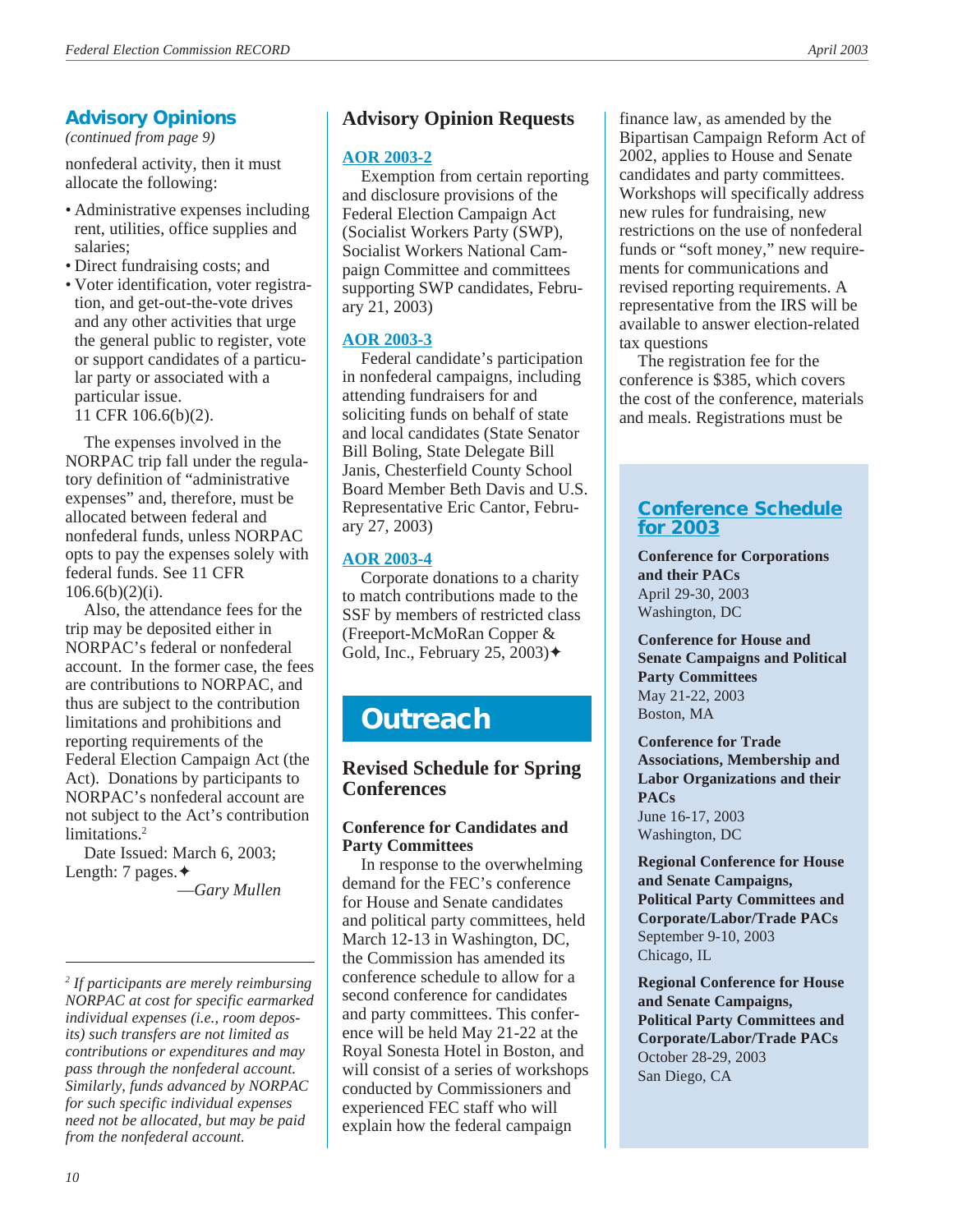received by April 27. A ten dollar late fee will be assessed after that date for late registrations. Because demand for this conference is exceptionally high, the FEC can only accept conference registrations from two attendees representing any given organization.

The Royal Sonesta Hotel is located at 5 Cambridge Parkway, Cambridge, MA. A room rate of \$179 per night is available to conference attendees who make room reservations on or before April 27.

#### **Conference for Corporations and Their PACs**

The FEC will hold a conference for corporations and their PACs April 29-30 in Washington, DC. Commissioners and experienced FEC staff will conduct workshops to explain how the requirements of the federal campaign finance law apply to these organizations, and a representative from the IRS will be available to answer election-related tax questions.

The registration fee for this conference is \$385, which covers the cost of the conference, materials and meals. A ten dollar late fee will be assessed for registrations received after March 28. Because demand for this conference is exceptionally high, the FEC can only accept conference registrations

# **Public Appearances**

April 9, 2003 Robert Wood Johnson Executive Nurses' Seminar Washington, DC Robert Biersack

April 27-29, 2003 Heartland Conference/Arkansas Ethics Commission Little Rock, AR Commissioner Thomas

from two attendees representing any given corporation or other organization.

The conference will be held at the Loews L'Enfant Plaza Hotel, 480 L'Enfant Plaza, SW., Washington, DC. A room rate of \$189 per night is available to conference attendees who make room reservations on or before March 28.

### **Conference for Trade Associations, Membership Organizations and their PACs**

The conference for trade associations, membership organizations and their PACs, originally scheduled for May 21-22, has been rescheduled. The FEC will hold a conference for trade associations, membership and labor organizations and their PACs June 16-17 in Washington, DC. (Please note that these conference dates are different from those for the previously-scheduled conference for labor organizations.) Complete information will be available in the May issue of the *Record*.

## **Registration Information**

Complete conference registration information is available online. Conference registrations will be accepted on a first-come, firstserved basis. Attendance is limited, and FEC conferences are selling out quickly this year, so please register early. For registration information:

- Call Sylvester Management Corporation at 800/246-7277;
- Visit the FEC web site at [http://](http://www.fec.gov/pages/infosvc.htm#Conferences) [www.fec.gov/pages/](http://www.fec.gov/pages/infosvc.htm#Conferences) [infosvc.htm#Conferences](http://www.fec.gov/pages/infosvc.htm#Conferences); or
- Send an e-mail to toni@sylvestermanagement.com.✦ —*Amy Kort*

# **Index**

The first number in each citation refers to the "number" (month) of the 2003 *Record* issue in which the article appeared. The second number, following the colon, indicates the page number in that issue. For example, "1:4" means that the article is in the January issue on page 4.

## **Advisory Opinions**

- 2002-12: Disaffiliation of corporations and their PACs, 2:8
- 2002-14: National party committee's lease of mailing list and sale of advertising space and trademark license, 3:5
- 2002-15: Affiliation of trade associations, 4:8
- 2003-1: Nonconnected committee's allocation of administrative expenses, 4:9

## **Compliance**

- Cases resolved under Alternative Dispute Resolution program, 2:11; 3:3
- Committees fined under Administrative Fine program, 1:25; 2:13;  $3:4$
- MUR 5187: Corporate reimbursements of contributions, 1:22

MUR 5208: Facilitation of contributions by national bank, 2:1

## **Court Cases**

- \_\_\_\_\_ v. FEC
- Cunningham, 1:19
- Freedom's Heritage Forum, 2:8
- Greenwood for Congress, 4:4
- Hawaii Right to Life, Inc., 1:20
- Lovely, 3:4
- FEC v. \_\_\_\_\_
- Beaumont, 1:20
- Fulani, 2:8
- Toledano, 1:20

## **Regulations**

Administrative fines, final rules, 4:1 BCRA reporting, final rules, 1:14 BCRA technical amendments, 2:6

*(continued on page 12)*